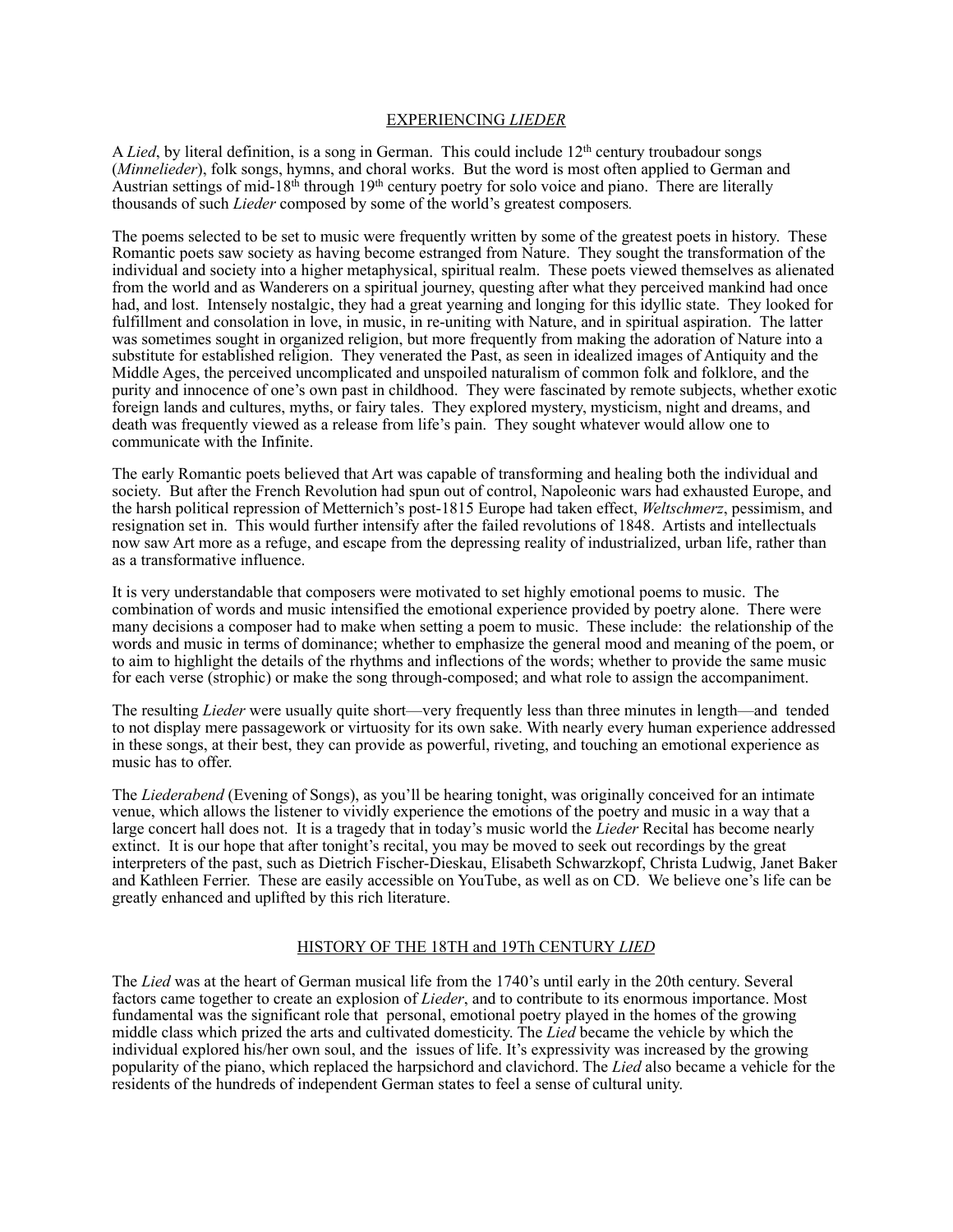After the excesses of the Baroque era in so many aspects of life, people all over Europe began to yearn for increased simplicity, balance, and above all, naturalness. Good taste, refinement, elegance, clarity, transparency, and gracefulness became goals in all the arts. Reason, Wisdom, and Nature were to be admired, and looked to for guidance. Cheerfulness and agreeability became especially desirable qualities. The arts were now intended to be accessible in all homes, and not just to the aristocracy in their palaces or their glittering boxes at the opera house, where virtuosi tossed off Italian arias with excessively florid embellishment or intense, dramatic pathos. Contrapuntal complexities were ready to be replaced by simple folk-song-like homophony.

The North German *Lied* was a natural vehicle to embody these new qualities in the 1730's and 1740's. It was intended for amateur individuals to sing in their homes, with the words set strophically, in a narrow range, and with the barest self-effacing accompaniment, which usually doubled the melody, and could even be played by the singer. Hamburg was the original center of this kind of *Lied*, although soon after, composers in Berlin played a leading role. Composers in those early stages included Christian Gottfried Krause, Telemann, Johann Gottlieb Goerner, and most importantly, C. P. E. Bach. The latter invested more musical intensity in his more than 200 *Lieder* than other composers, and his songs exercised a great influence on future composers. The poetry utilized was usually pleasant, and often dealt with love and song, and depicted Arcadian, pastoral settings. This type of verse was referred to as Anacreontic, after the Greek poet Anacreon. One author has referred to "middle class urbanites playing at being shepherds and shepherdesses." The poetry was sometimes religious, with a didactic purpose of edifying. Around 1770, significant new developments were occurring. Johann Gottfried Herder became extremely influential in promoting German national pride, through his advocacy of the "Volk," as evidenced in folk legends, myths, poetry and songs. He, along with the young Goethe, was also very influential in crystallizing concepts which became known as *Sturm und Drang.* This was a reaction against the emphasis on Rationalism and Reason which had dominated the thinking of the Enlightenment. A powerful new emphasis on the subjective, the spontaneous, and on heightened human emotions entered the thinking of the times, and became evident in all the arts. Noble simplicity was now amplified by seeking the "Sublime." Nature, which had previously been loved for its naturalness, was now elevated to a source for self-knowledge. *Bildung* was sought after, which was the process of developing oneself spiritually and culturally, through self-reflection.

*Lieder* followed German literature along these paths. Johann Friedrich Reichardt and Carl Friedrich Zelter were two of the leading composers at this time. **Reichardt** (1752-1814) wrote over 1500 *Lieder* on texts by 125 poets. Based at the court of Berlin for many years, his home was a meeting place for the most important literary figures in the German Romantic movement. He was also a significant musical journalist reporting on his frequent and lengthy travels throughout Europe. His *Lieder*, usually strophic, sought a dignified simplicity, with the music deferring to the poetry, and frequently embodied a folk song style. Employing a wide range of styles, and with their increased drama, many were an advance over the extreme simplicity and plainness of his North German predecessors. Goethe said of him, "Reichardt was the first to make my lyrical work known to the world through music."

**Zelter** (1758-1832) was an important conductor, organizer, and mentor in the Berlin musical scene. He founded and directed many important organizations which were important to vocal and instrumental music, and he championed the cause of earlier music. His many students included Felix Mendelssohn. His 210 *Lieder* were very influential, and contain a number of forward looking technics. After Zelter's first collection of *Lieder* was published in 1796, Goethe wrote to him to express his great approval of the settings. This inaugurated a deep mutual friendship which lasted for the rest of their lives, and which encouraged Zelter to continue to compose *Lieder*, 75 of which were settings of Goethe's poems. Goethe wrote Zelter of his Lieder, "The purest and highest painting in music is the kind you practice."

The *Lied* through the 1770's was primarily a North German creation. Vienna remained largely immune from its influence, being dominated instead by Italian vocal and instrumental music. The few *Lieder* that were written there were not motivated by the poetry, but instead, the words were simply viewed as something to set to music. The poetry was usually Anacreontic, with little depth, and the music had little relationship to folk song. Josef-Anton Steffan produced the first collection of *Lieder* in Vienna in 1778, and Haydn issued sets in 1781 and 1784. These German songs of Haydn's became overshadowed by his English songs, composed in London in the next decade. **Mozart's** approximately 30 *Lieder* were mostly offerings to friends on private occasions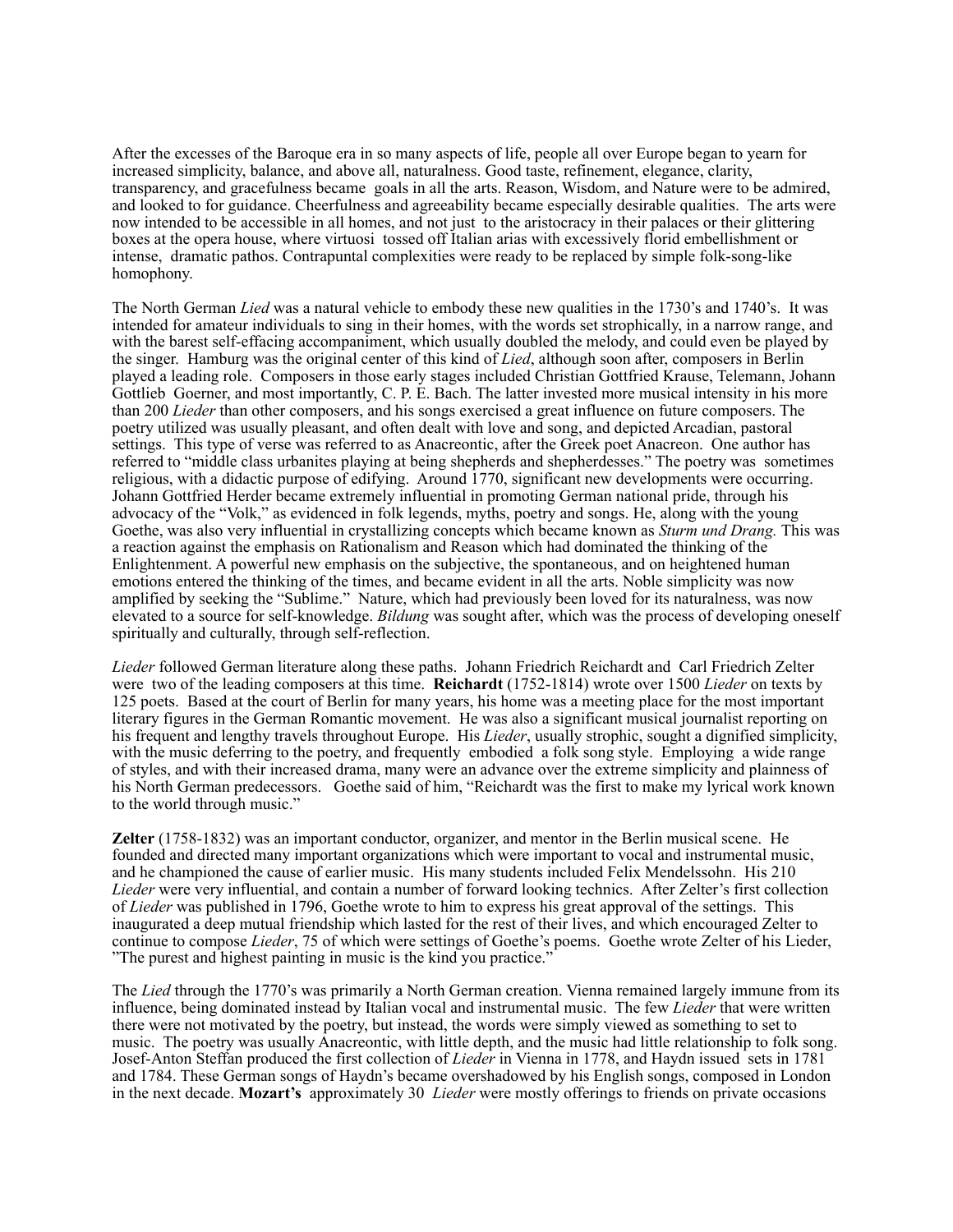(*Freundstücke*). Their style reflects whatever stylistic developments were occurring in his more significant compositions at the same time. One hears Mozart the opera composer in these works.

Although **Beethoven** took *Lieder* composition very seriously and wrote 80 songs (including some in Italian and some with orchestra), his efforts have never been fully appreciated. This is due to several factors: his vocal works have been overshadowed by his instrumental works; singers have usually considered his vocal writing to be awkward (Beethoven himself found writing for the voice and the setting of poetry to be difficult, and at age 25 even sought out Salieri for instruction in this area); and the popularity of Schubert's *Lieder* have drawn attention away from Beethoven's *Lieder*. The texts Beethoven set frequently dealt with thwarted or unfulfilled love due to separation, unattainability, or being unrequited which reflected his own life experience. He also composed *Lieder* that embody an unsophisticated, boisterous good humor. With his heightened, dramatic expressiveness, Beethoven brought a profound seriousness to song writing, gave the piano a larger role, and pointed the way for future composers of *Lieder*.

**Schubert** elevated the importance of the musical elements to equal importance with the poetry and also greatly increased the importance of the piano accompaniment. He utilized the poetry of 91 poets and his 620 *Lieder* cover a wide range of subjects. His friend Grillparzer wrote, "He made poetry sound and music speak." Schubert had a unique gift of combining gaiety and melancholy. An absolutely unsurpassed melodist, his lyricism also permeated his instrumental writing in an unprecedented and highly influential way. His harmonies and modulations astound in their unexpected turns, and yet seem so inevitably right. As the legendary accompanist Gerald Moore has written of Schubert: "I find myself in the evening of my life turning more and more to the master whom Artur Schnabel described as the composer nearest to God. No one ever expressed himself with such lack of artificiality; so spontaneous is his song that the process of transplantation from mind to manuscript without loss of freshness or bloom is miraculous. His heart was full of music, which in its unerring directness, unsurprising naturalness and sublime eloquence uplifts our soul."

**Felix Mendelssohn** (1809-1847) was one of the most naturally gifted musicians in history. His 90 *Lieder* on poems by 30 different poets reflect the esthetics of earlier Berlin *Lieder* composers with their modest simplicity, strophic form and lack of responsiveness to details in the text. They did not break new ground in the history of the *Lied*, nor were they influential. But they are loved for their melodiousness, elegance and grace. It is interesting that a number of his sister Fanny Mendelssohn Hensel's several dozen *Lieder* were published under Felix's name. Her output of nearly 500 compositions is becoming increasingly appreciated.

**Schumann**, having been almost exclusively focused on the piano in the first dozen years of his composing, gave the piano a much larger role in his *Lieder* than it had ever been previously granted. The piano's harmonies and frequent melodies are largely responsible for the mood. Extensive preludes, interludes and postludes are common. Schumann usually set the poems of the greatest poets, including many by Eichendorff and Heine, and created a magical atmosphere which reflects the emotional heart of the poem. The majority (133) of his 260 *Lieder* were composed in a 12 month period beginning in late-January of 1840, the year of his marriage to Clara.

It is not well-known that **Liszt** wrote over 70 songs utilizing poems of 44 poets in five languages, the majority of which are *Lieder*. The earliest of his often experimental and vastly underperformed songs are sometimes, in his own words, "mostly inflated and sentimental, and usually over padded with accompaniment." Their theatrical drama can make them seem almost operatic. But Liszt revised many of them later, and, especially in his later years, composed songs of great intimacy and simplicity. Liszt was also important in the history of the *Lied* because of his transcribing hundreds of *Lieder* and performing these transcriptions in the concert hall the first time that *Lieder* in any form were to enter the concert hall.

**Brahms** aimed for simplicity in his more than 200 *Lieder.* He tended to select poems that dealt with love, nature, home, nostalgia, and death. The words of the poems tended to became a vehicle for a restrained, narrow ranged melodic line, which often resembled a folk song. But that melodic line and its harmonization capture the essence of the general mood, and are reflective of his life experiences.

**Hugo Wolf's** musical output consists almost entirely of *Lieder*, and there are those who rank him as the greatest song composer of all time. Most agree he at least brought the *Lied* to its fullest state of development. Like Schubert, he lived an itinerant existence without steady income, and was supported and championed by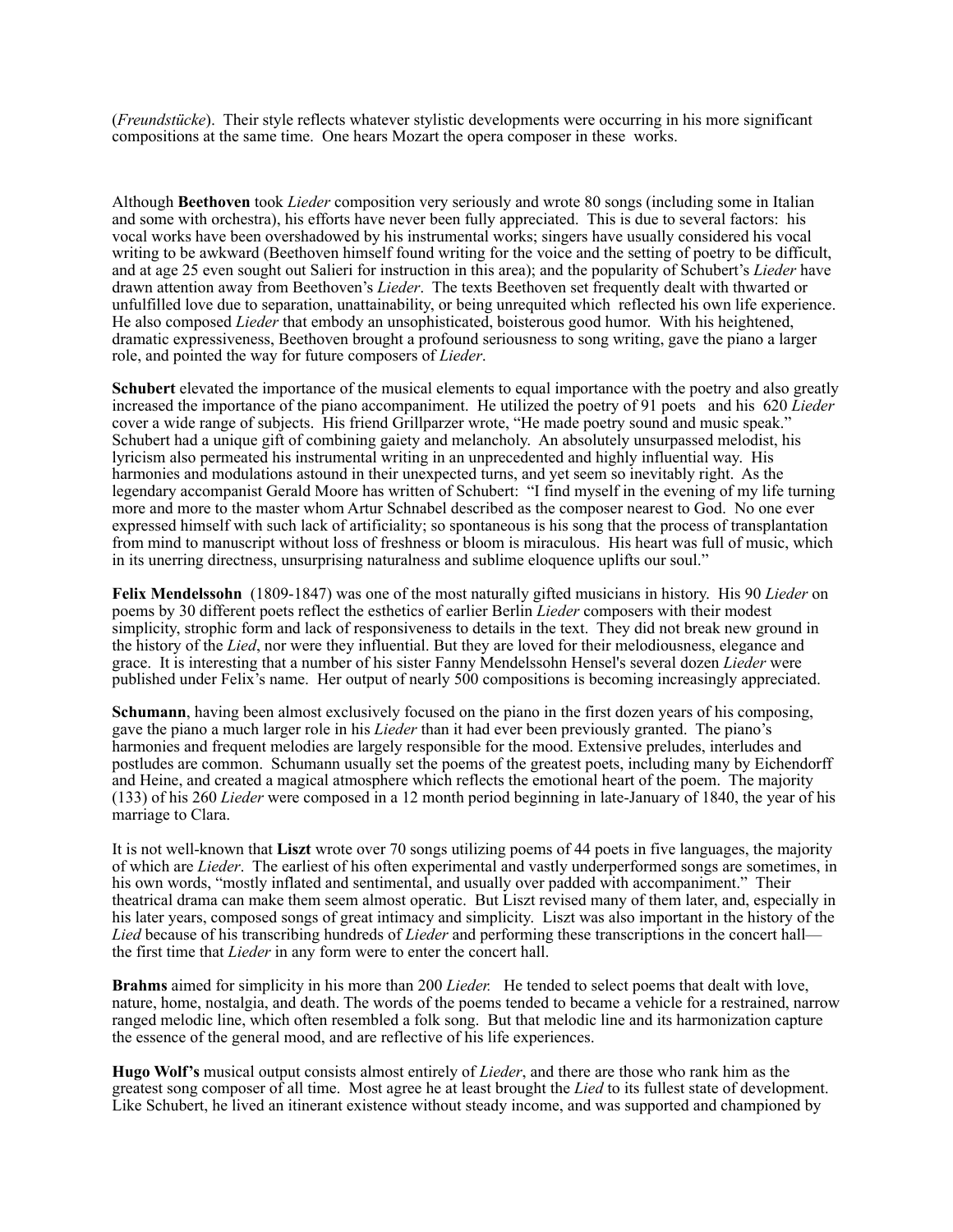friends in the intellectual circles of Vienna. Unlike Schubert, who composed consistently throughout his short life, Wolf had several frenzied bursts of astounding productivity where he would produce many dozens of songs over a period of months, and then fall prey to his ongoing depression, and produce nothing. Well over 2/3 of his nearly 300 Lieder were written between 1888 and 1891. In each fruitful period, his approach was to focus on one poet at a time and nearly exhaust the possibilities. Being a writer and possessing great literary knowledge, he was a highly regarded music critic, though quite vitriolic in his opposition to Brahms and the more conservative composers of his time. The Viennese referred to him as the "Wild Wolf." Wolf was only attracted to the greatest poetry, which included large amounts of Mörike, Eichendorff, and Goethe. He usually only set poems which he believed previous composers hadn't fully realized and, interestingly, he never set poems of any living poets. The variety and uniqueness of each of his *Lieder* is extraordinary. Wolf's intense correlation of text and music is unsurpassed. Every nuance and inflection of speech is captured in his original, uniquely personal, declamatory language. The piano writing evokes fluctuating moods through the utilization of intense, unexpected, chromatic harmonies, some of which were inspired by Wagner. There is often a very powerful spiritual, introspective quality to Wolf's writing, combined with intensely concentrated gestures, which is why his *Lieder* have sometimes been called "psychological songs." Insanity caused by syphilis resulted in Wolf being unable to compose at all in the last years of his brief life, and like Schumann, he died in an asylum.

**Richard Strauss**, while best known for his symphonic poems and operas, composed nearly 200 songs, many of which were for voice and orchestra. Most were written between the ages of 20 and 40, and are notable for their unique melodic qualities, rich accompaniments and emotional atmosphere. Few composers have known the human voice as did Strauss. Many of his *Lieder* were written with his irascible soprano wife, Pauline, in mind to sing.

The culmination of the *Lied*, as well as Romanticism in music, occurs in the works of **Gustav Mahler** (1860-1911). The same subjects that had motivated past poets and composers of *Lieder*—the lonely Wanderer, the spiritual longing, the love of Nature, the contemplation of Death, the metaphysical purpose of music, and the folk influence, reach their peak of intensity in Mahler's music. He frequently wrote *Lieder* for voice and piano, and then orchestrated them. The qualities of *Lieder* permeate not only his *Lieder*, but his instrumental writing as well. The venue of the Lied had now changed from the home to the concert hall, oftentimes with the orchestra replacing the piano. But the questions the music raises, and the answers it provides concern the issues every human being faces in life, and are similar to those found throughout the history of the *Lied.* 

## POETS REPRESENTED IN THESE CONCERTS

**Gabriele von Baumberg** (1768-1839) was a poet and writer who frequented the literary circles of Vienna. Famous in her time, she was called "the German Sappho" and was praised by Goethe. She was an acquaintance of Mozart, and six of her poems were also set by Schubert.

**Adalbert von Chamisso** (1781-1838) was born in France, but emigrated to Berlin at the time of the French Revolution. He was a botanist as well as a poet and writer, and was a forerunner of the political poets of the 1840's.

**Joseph Karl Eichendorff** (1788-1857) was definitely one of the most important German Romantics, with a special sensitivity to nature and religion. The magical, enchanting lyricism of his poetry almost seems to be music itself. A civil servant in Breslau and Berlin, he longed for his beloved countryside.

**August Heinrich Hoffman von Fallersleben** (1798-1874) was a popular poet, writer, editor, historian, and philologist. He was among the earliest and most influential poets whose liberalism helped prepare the way for the 1848 Revolution.

**Ferdinand Freiligrath** (1810-1876) was a poet and translator. His expression of political radicalism was influential leading up to the Revolution of 1848 and required him to have to leave Germany for large parts of his life.

**Hermann von Gilm** (1812-1864) was an Austrian lyric poet from Tyrol, who worked as a civil servant.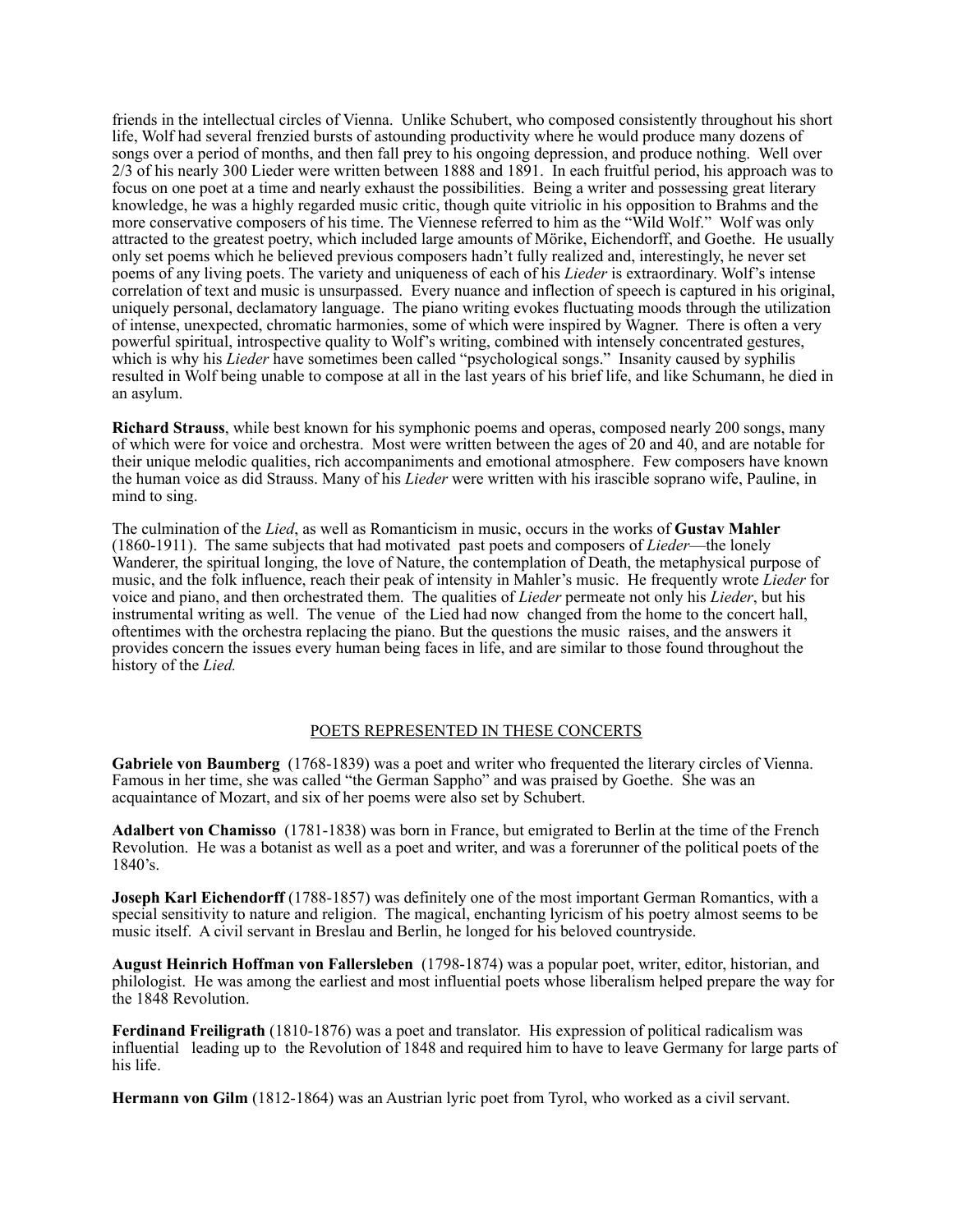**Johann Wolfgang Goethe** (1749-1832) was the giant of German literature. His influence on the late-18<sup>th</sup> and 19th centuries was absolutely enormous. While he was actually a proponent of Classicism and a critic of many aspects of Romanticism, the Romantics saw much powerful personal subjectivity in his poetry, novels, and plays. His poetry was set by nearly every significant composer of *Lieder* in his time and later. A true genius and complete Renaissance man, Goethe was also a philosopher, scientist, diplomat, and civil servant.

**Klaus Groth** (1819-1899) was a lyric poet, who wrote of country life in his North German home. He was a school teacher, a professor, and a friend of Brahms.

**Heinrich Heine** (1797-1856) was an extremely significant poet, essayist, and journalist. His poetry was the most frequently set to music of any writer, and in many languages in addition to German. Controversy surrounded both him and his works—in his own time and still today. He was always an outsider. Alienated by the anti-Semitism and oppressive political climate in Germany, he emigrated to France in 1831. Being a foreigner, he was never fully accepted there, and spent the last eight years of his life extremely alert mentally, but physically paralyzed and confined to his bed, which he termed his "mattress grave." His early poetry brought him enormous fame, and was the primary source of his poems for composers. Simple and terse, containing melodious beauty and vivid imagery, the poems often dealt with unhappiness in love. However, he and his poetry were extremely complex and full of contradictions and ambivalence. As Susan Youens has written, "Heine at his best has more layers than any onion (and can produce the same bitter tears)." Irony, paradox, and sudden surprises are constant ingredients in his works, and his later poems are particularly full of sarcasm, satiric wit, and disillusionment. Many readers, as well as many composers, have missed what may actually have been intended. In addition to poetry, Heine wrote on history, and harshly critiqued German and French society, with special warnings on excessive political nationalism.

**Paul von Heyse** (1830-1914) is most famous for his translations of Spanish and Italian poetry in 1852 and 1860, respectively. The Spanish translations were especially widely used by German *Lieder* composers. He was also a writer and poet, and received the Nobel Prize for literature in 1910.

**Jacob Nikolaus von Craigher de Jachelutta** (1797-1855) was an important figure in Viennese intellectual life. Originally from Italy, he travelled widely, translated significant literature, and wrote poetry.

**Emil Kuh** (1828-1876) was a journalist and professor of German literature. He was prominent in Viennese literary circles.

**Nikolaus Lenau** (1802-1850) especially embodied the *Weltschmerz* and *Sehnsucht* of the German Romantic movement, and has been called the most consistently melancholy and pessimistic poet in the German language. A large number of composers set his poetry. Born in Hungary, he wandered in disillusionment much of his life, even living in Ohio and Indiana for a period. The last several years of his life were spent in asylums.

**Detlev von Liliencron** (1844-1909) was an eminent lyric poet and novelist. He was a career German military officer, who, upon retirement, came to the United States, where he failed to make a living as a painter, piano teacher, and beer hall pianist. He returned to Germany and worked in the civil service.

**John Henry Mackay** (1864-1933) born in Scotland, but raised in Germany, was a rebellious thinker and writer.

The German poet **Eduard Mörike** (1804-1875) was first a Lutheran pastor, and then a professor of German literature. He wrote in simple, natural language, frequently on humorous subjects. He was neglected until Hugo Wolf set 53 of his poems, and is now held in high regard.

**Wilhelm Müller** (1794-1827) was a German lyric poet, classics teacher, and librarian whose writings were very popular in his time. His advocacy of the Greek struggle for independence earned him the title of the "German Lord Byron." His poetry tended to be written in a simple, popular folk style, and his most famous poems deal with unrequited love. Critical opinion of his poetry has varied widely, but he will always be remembered as the poet of Schubert's cycles, *Die Schöne Müllerin* and *Die Winterreise.*